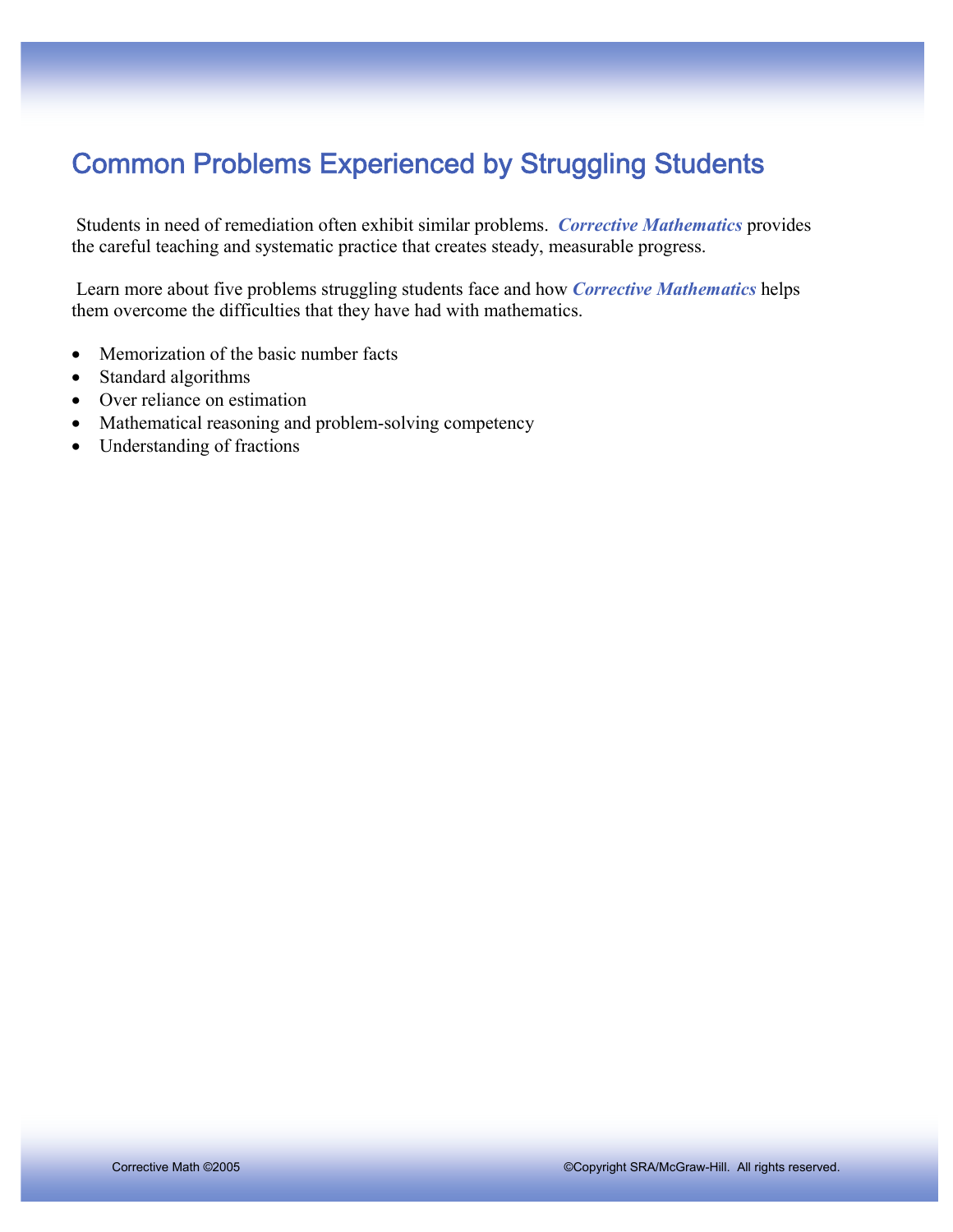#### Common Problem—Memorization of the Basic Number Facts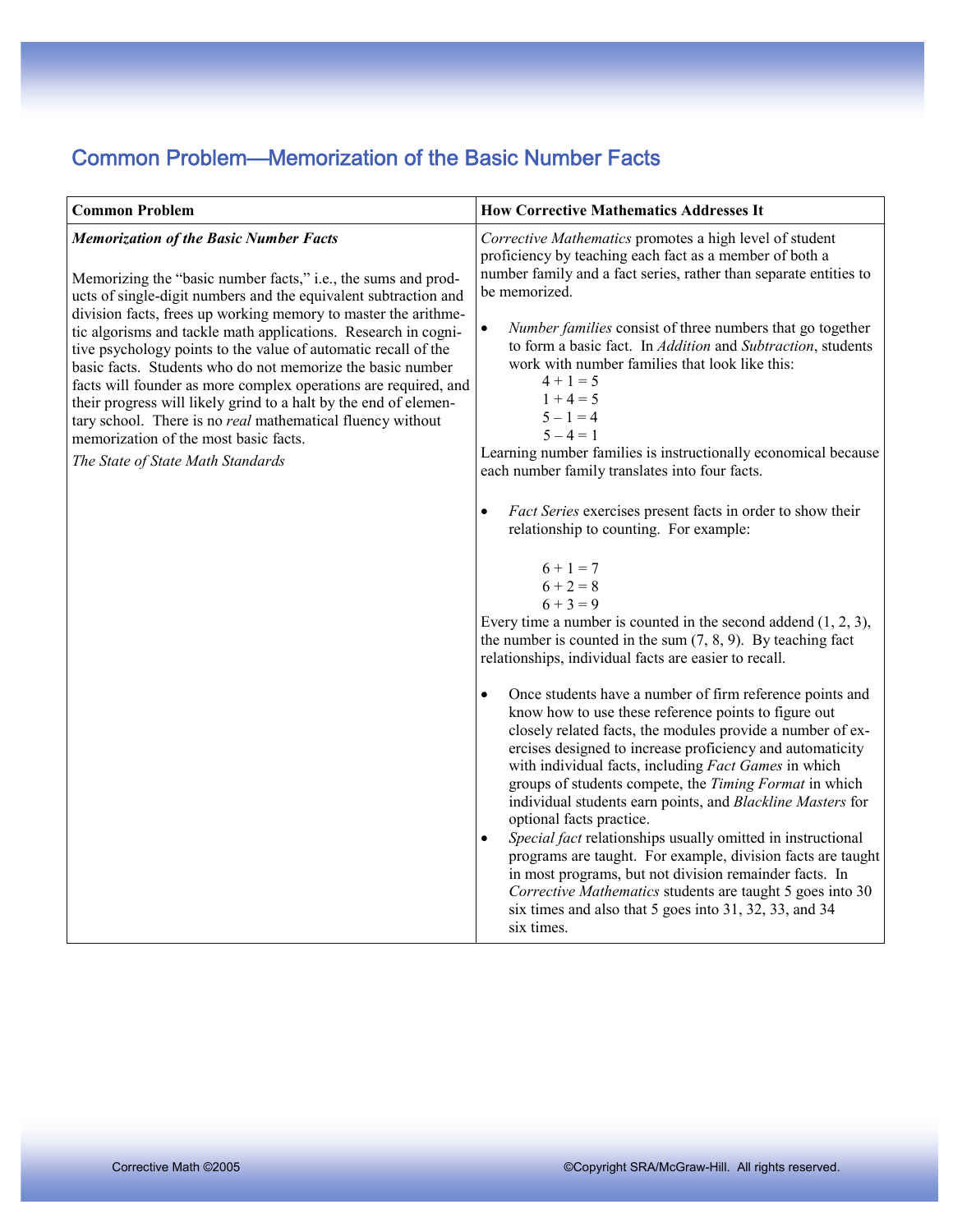## Common Problem—The Standard Algorithms

| Corrective Mathematics teaches coherent routines that allow<br><b>The Standard Algorithms</b><br>students to handle a wide variety of computation problems.<br>Routines provide for all the various types of problems that stu-<br>The standard algorithms are powerful theorems and they are<br>standard for a good reason: They are guaranteed to work for<br>dents might encounter, such as borrowing from zero in subtrac-<br>all problems of the type for which they were designed. Know-<br>tion and multiplying by a number with a zero in the ones col-<br>ing the standard algorithms, in the sense of being able to use<br>umn.<br>them, is a foundational skill for an elementary schools students.<br>Instruction is carefully sequenced and strongly scaffolded so<br>Students who master these algorithms gain confidence in their<br>that students learn all necessary components skills<br>ability to compute. They know they can solve any addition,<br>(preskills) prior to the introduction of the routine and can<br>subtraction, multiplication, or division problem without relying<br>apply steps they are to follow in using a routine.<br>on a mysterious black box, such as a calculator. Moreover, the<br>ability to execute the arithmetic operations in a routine manner<br>For example:<br>helps student to think more conceptually and are well posi-<br>tioned to understand the meaning and uses of other algorithms<br>problems. Students underline the part of the dividend that is at<br>in later years.<br>least as big as the divisor. Next, they work the underlined prob-<br>lem and find the remainder for that part. Then they bring down<br>For example, one benefit of the long division algorithm is that it<br>the next digit and work the new problem in the same way. They<br>requires estimation of quotients at each stage. If the next digit<br>continue in this manner until they have written a number above<br>placed in the (trial) answer is too large or too small, that stage<br>the last digit of the dividend. This signals that the problem is<br>has to be done over again, and the error is made visible by the<br>finished.<br>procedure. Number sense and estimation skills are reinforced<br>The single-digit divisor strategy is first shown with problems<br>in this way.<br>that have one- and 2-digit answers. Early problems do not have<br>The long division algorithm has applications that go far beyond<br>answers with zeros. Later problems present 3-digit answers,<br>elementary school arithmetic. At the middle school level, it can<br>answers with zero in the middle, and answers with zero as the<br>be used to explain why rational numbers have repeating deci-<br>final digit. Special exercises focus on these troublesome types<br>mals. Division is also central to the Euclidean Algorithm for<br>of division problems.<br>the calculation of the common divisor or two integers. In high<br>For 2-digit divisors, the procedure is the same as that for<br>school algebra, the long division algorithm, in a modified form,<br>single-digit divisors, except the students round off the divi-<br>is used for division of polynomials. At the university level, the<br>algorithm is important in advanced abstract algebra.<br>number. For example, if the problem is $63\overline{)483}$ , students<br>Experience with the long division algorithm thus lays the<br>write the rounded-off problem as $6)^{48}$ . The rounding-off<br>groundwork for advanced topics in mathematics.<br>The State of State Math Standards<br>sometimes leads to trial answers that either too large or too<br>small. Students are taught to determine whether the remain-<br>der is too large, and if it is, to make the answer larger. If the<br>remainder is too small (a negative number), students make<br>the answer smaller. By the end of the module, students can | <b>Common Problem</b> | <b>How Corrective Mathematics Addresses It</b>                                                                                                                         |
|-------------------------------------------------------------------------------------------------------------------------------------------------------------------------------------------------------------------------------------------------------------------------------------------------------------------------------------------------------------------------------------------------------------------------------------------------------------------------------------------------------------------------------------------------------------------------------------------------------------------------------------------------------------------------------------------------------------------------------------------------------------------------------------------------------------------------------------------------------------------------------------------------------------------------------------------------------------------------------------------------------------------------------------------------------------------------------------------------------------------------------------------------------------------------------------------------------------------------------------------------------------------------------------------------------------------------------------------------------------------------------------------------------------------------------------------------------------------------------------------------------------------------------------------------------------------------------------------------------------------------------------------------------------------------------------------------------------------------------------------------------------------------------------------------------------------------------------------------------------------------------------------------------------------------------------------------------------------------------------------------------------------------------------------------------------------------------------------------------------------------------------------------------------------------------------------------------------------------------------------------------------------------------------------------------------------------------------------------------------------------------------------------------------------------------------------------------------------------------------------------------------------------------------------------------------------------------------------------------------------------------------------------------------------------------------------------------------------------------------------------------------------------------------------------------------------------------------------------------------------------------------------------------------------------------------------------------------------------------------------------------------------------------------------------------------------------------------------------------------------------------------------------------------------------------------------------------------------------------------------------------------------------------------------------------------------------------------------------------------------------------------------------------------------------------------------------------------------------------------------------------------------------------------------------------------------------------------------------------------------------------------------------------------------------------------------------------------------------------------------------------------------------------------------------------------------------------------------------------------------------------------------------------------------------------------------------------|-----------------------|------------------------------------------------------------------------------------------------------------------------------------------------------------------------|
| $44\overline{)5900}$ 24)2165<br>$34)3618$ 75) $3052$                                                                                                                                                                                                                                                                                                                                                                                                                                                                                                                                                                                                                                                                                                                                                                                                                                                                                                                                                                                                                                                                                                                                                                                                                                                                                                                                                                                                                                                                                                                                                                                                                                                                                                                                                                                                                                                                                                                                                                                                                                                                                                                                                                                                                                                                                                                                                                                                                                                                                                                                                                                                                                                                                                                                                                                                                                                                                                                                                                                                                                                                                                                                                                                                                                                                                                                                                                                                                                                                                                                                                                                                                                                                                                                                                                                                                                                                                                  |                       | The division operation is first introduced for single-digit divisor<br>sor and the underlined part of the problem to the nearest tens<br>solve problem of these types: |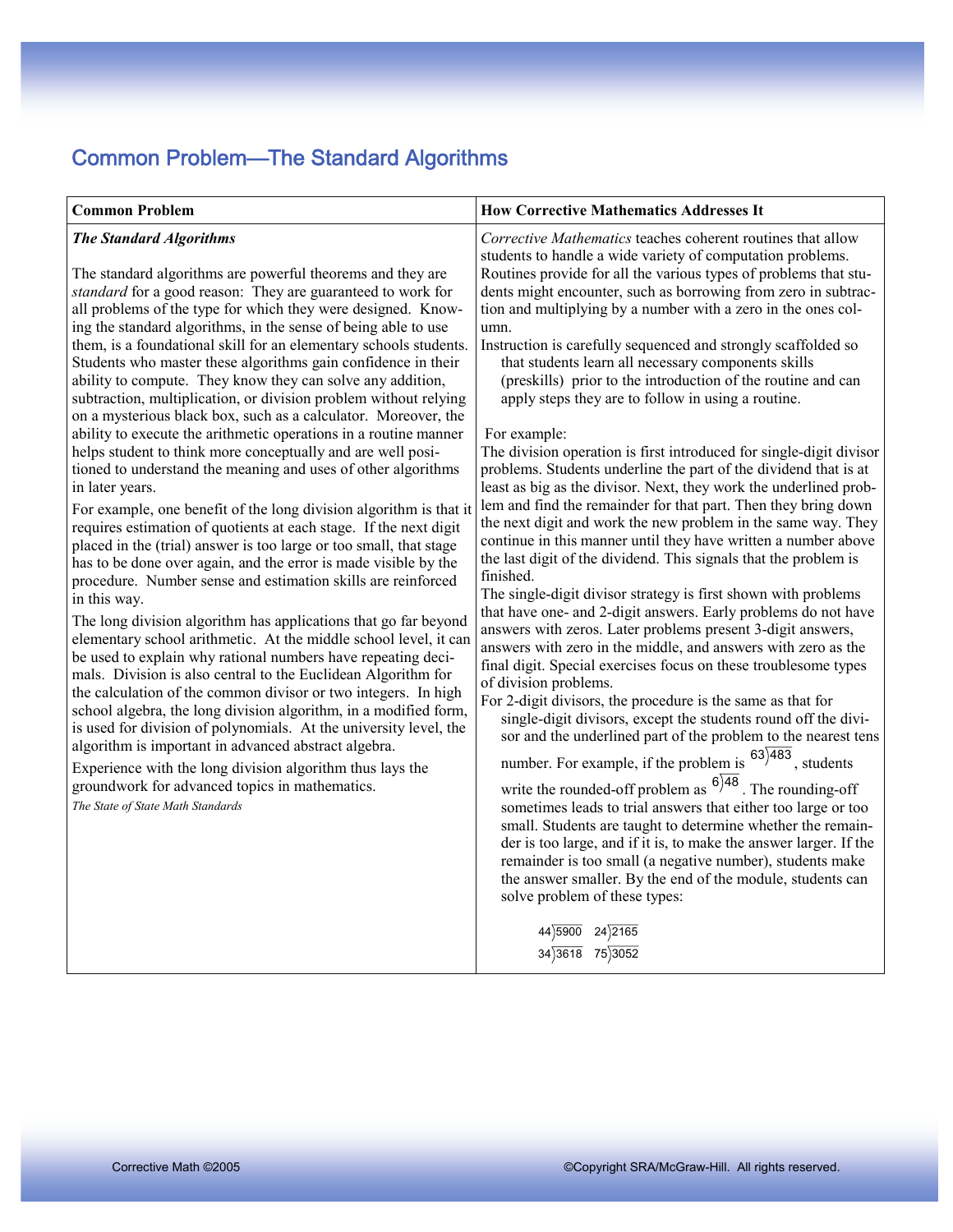# Common Problem—Over Reliance on Estimation at the Expense of

#### Exact Arithmetic Calculations

| <b>Common Problem</b>                                                                                                                                                                                                                                                                                                                                                                                                                                                                                                                                                                                                                                                                                                                                                                                                | <b>How Corrective Mathematics Addresses It</b>                                                                                                                                                                                                                                                                                                                                                                                                                                                                                                                                                                                                                                                                                                                                                                                                                                                                                                                                                                                                                                                                                                                                                                                                                                                                                                                                                                                                                                                                                                                                                                                                                          |
|----------------------------------------------------------------------------------------------------------------------------------------------------------------------------------------------------------------------------------------------------------------------------------------------------------------------------------------------------------------------------------------------------------------------------------------------------------------------------------------------------------------------------------------------------------------------------------------------------------------------------------------------------------------------------------------------------------------------------------------------------------------------------------------------------------------------|-------------------------------------------------------------------------------------------------------------------------------------------------------------------------------------------------------------------------------------------------------------------------------------------------------------------------------------------------------------------------------------------------------------------------------------------------------------------------------------------------------------------------------------------------------------------------------------------------------------------------------------------------------------------------------------------------------------------------------------------------------------------------------------------------------------------------------------------------------------------------------------------------------------------------------------------------------------------------------------------------------------------------------------------------------------------------------------------------------------------------------------------------------------------------------------------------------------------------------------------------------------------------------------------------------------------------------------------------------------------------------------------------------------------------------------------------------------------------------------------------------------------------------------------------------------------------------------------------------------------------------------------------------------------------|
| Over reliance on estimation at the expense of exact arithmetic<br>calculations<br>Fostering estimation skills is a commendable goal shared by all<br>math programs. However, there is a tendency to overempha-<br>size estimation at the expense of exact arithmetic calculations.<br>For simple subtraction, the <i>correct answer</i> is the <i>only</i> reason-<br>able answer. The notion of "reasonableness" might be appro-<br>priate in connection with measurement, but not in connection<br>with arithmetic of small whole numbers. The main goal of ele-<br>mentary school math is to get students to think about numbers<br>and to learn arithmetic. Hand calculations force students to<br>develop an intuitive understanding of place value and of frac-<br>tions.<br>The State of State Math Standards | Corrective Mathematics teaches arithmetic calculations through<br>carefully sequenced and strongly scaffolded lessons.<br>The care with which each necessary preskill is introduced is<br>well demonstrated by the operations activities in the Subtrac-<br>tion module. Before the students learn the routine for subtract-<br>ing with borrowing in one column, they master these preskills:<br>Rewriting numbers by borrowing. Given a number with<br>one digit slashed, the students learn to borrow from the<br>slashed digit. The students write the borrowed amount in<br>front of the digit immediately to the right of the slashed<br>digit.<br>Given 3572<br>2<br>$3^{1}572$<br>Students write<br>Subtracting multidigit numbers without borrowing.<br>$\bullet$<br>Given a multidigit subtraction problem, the students learn<br>to subtract the bottom digit from the top digit in each col-<br>umn, starting with the ones column.<br>Given 841<br>$-410$<br>Students begin with<br>the ones column<br>841<br>and write<br>$\frac{-410}{431}$<br>Determining when and where to borrow. Given a partial<br>subtraction problem, the students learn that "if you're minus-<br>ing more than you start with, you have to borrow." The stu-<br>dents use a slash mark to indicate the position of the digit they<br>would borrow from.<br>Given<br>Students write<br>$\overline{\Pi}^2_7$<br>Subtracting when borrowing has been done. Given a<br>$\bullet$<br>problem in which borrowing has been done for the stu-<br>dents, the students learn to subtract accurately.<br>2<br>Given $3^14$<br>$-18$<br>2<br>$3^{1}4$<br>Students write<br>$\frac{-18}{16}$ |
|                                                                                                                                                                                                                                                                                                                                                                                                                                                                                                                                                                                                                                                                                                                                                                                                                      |                                                                                                                                                                                                                                                                                                                                                                                                                                                                                                                                                                                                                                                                                                                                                                                                                                                                                                                                                                                                                                                                                                                                                                                                                                                                                                                                                                                                                                                                                                                                                                                                                                                                         |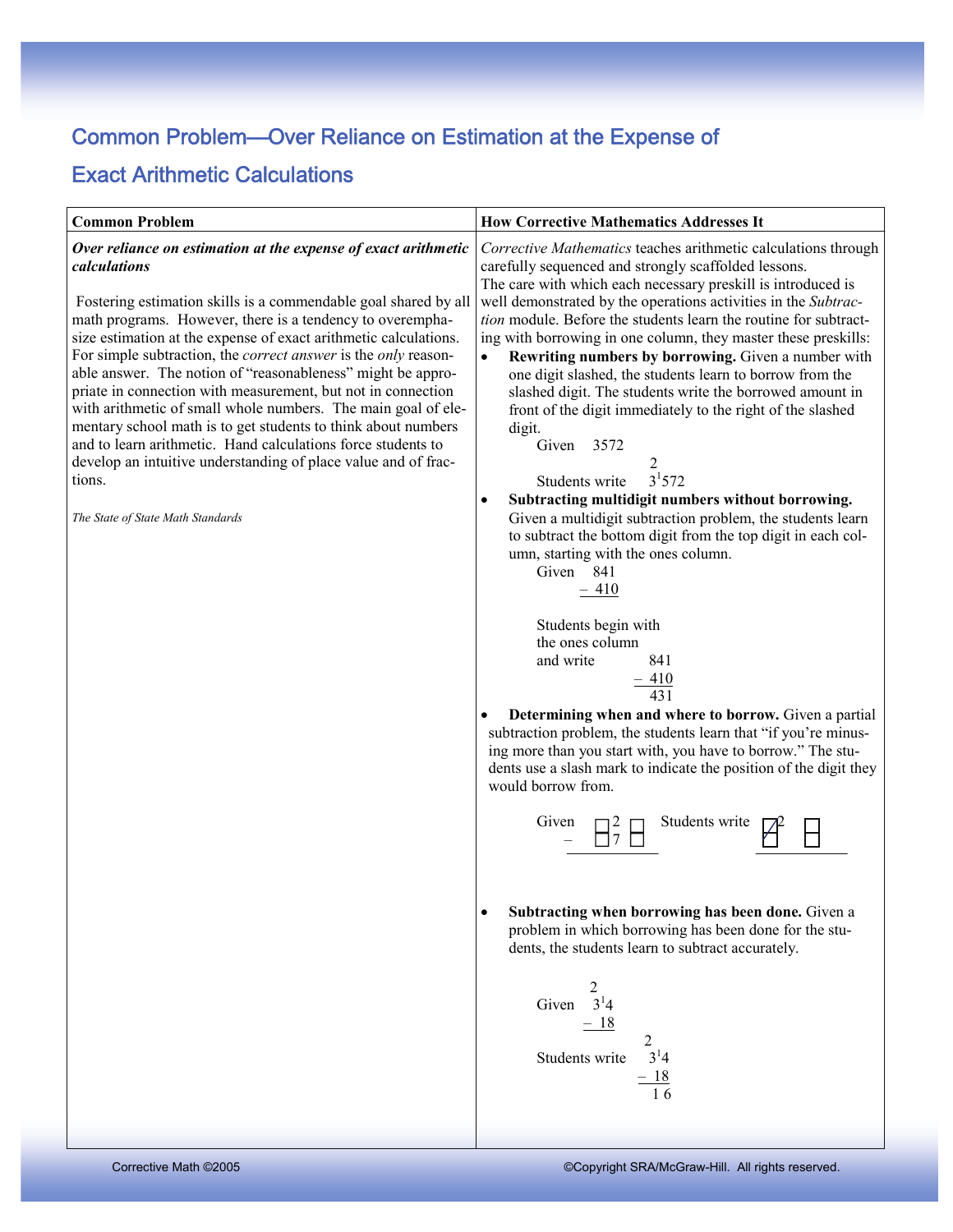### Common Problem—Mathematical Reasoning and Problem Solving Competency

| <b>Common Problem</b><br><b>Mathematical Reasoning and Problem-solving Competency</b><br>Problem-solving is an indispensable part of learning mathemat-<br>ics. Children should be able to solve single-step word problems<br>in the earliest grades and deal with increasingly more challeng-<br>ing, multi-step problems as they progress. Too often, programs<br>fail to develop important prerequisites before introducing ad-<br>vanced topics.<br>The State of State Math Standards | <b>How Corrective Mathematics Addresses It</b><br>One of the major strengths of the Corrective Mathematics pro-<br>gram is that <i>Corrective Mathematics</i> teaches a precise strategy<br>for determining which mathematics operation is required by a<br>given story problem—a feature not typically shared by other<br>mathematics programs.<br>Although students learn in the Subtraction module that<br>$\bullet$<br>certain verbs generally indicate whether to add (find, get,<br>buy) or subtract (lose, give away, break), they quickly<br>learn that they cannot rely solely on the verb to determine<br>the appropriate operation. For example, the following prob-<br>lem calls for addition, even though give away would seem-<br>ingly call for subtraction.<br>Bill gives away 4 toys. John gives away 2 toys. How many<br>toys did the boys give away?<br>Because using the verb to determine whether addition or<br>subtraction is called for is not a viable strategy for many<br>story problems, the Subtraction module quickly teaches<br>this discrimination strategy: If the problem gives the big<br>number, it's a subtraction problem; if the problem does not<br>give the big number, it's an addition problem. (The "big<br>number" is the minuend in a subtraction problem and the<br>sum is an addition problem.) The strategy is illustrated by<br>the following problems.<br>Mr. Yamada had 36 books. Last week he bought more books at<br>the used bookstore. Now he has 58 books. How many books did<br>he buy last week?<br>In this problem, the big number, 58, is given. Therefore,<br>the problem is a subtraction problem and translates into<br>58<br>$-36$<br>In the second problem, the big number (how many win-<br>dows in all) is not given.<br>An office building has 2365 clean windows. The window wash-<br>ers have to wash 90 dirty windows. How many windows in all<br>does the building have?<br>Therefore, the problem is an addition problem and trans-<br>lated into<br>2365<br>$+ 90$<br>An additional strength of the Story Problems track of the mod-<br>ules is that the students are taught to apply their discrimination<br>strategies to a wide variety of problem types. Subtraction mod-<br>ule.<br>Furthermore, the specific preskills for each problem type are<br>carefully taught. For instance, before being presented with addi-<br>tion and subtraction classification problems, the students are<br>taught the class name for the big number. For example, in a<br>problem involving hammers, tools, and saws, students are<br>taught that <i>tool</i> is the name for the big number because ham-<br>mers are tools and saws are tools. |
|-------------------------------------------------------------------------------------------------------------------------------------------------------------------------------------------------------------------------------------------------------------------------------------------------------------------------------------------------------------------------------------------------------------------------------------------------------------------------------------------|------------------------------------------------------------------------------------------------------------------------------------------------------------------------------------------------------------------------------------------------------------------------------------------------------------------------------------------------------------------------------------------------------------------------------------------------------------------------------------------------------------------------------------------------------------------------------------------------------------------------------------------------------------------------------------------------------------------------------------------------------------------------------------------------------------------------------------------------------------------------------------------------------------------------------------------------------------------------------------------------------------------------------------------------------------------------------------------------------------------------------------------------------------------------------------------------------------------------------------------------------------------------------------------------------------------------------------------------------------------------------------------------------------------------------------------------------------------------------------------------------------------------------------------------------------------------------------------------------------------------------------------------------------------------------------------------------------------------------------------------------------------------------------------------------------------------------------------------------------------------------------------------------------------------------------------------------------------------------------------------------------------------------------------------------------------------------------------------------------------------------------------------------------------------------------------------------------------------------------------------------------------------------------------------------------------------------------------------------------------------------------------------------------------------------------------------------------------------------------------------------------------------------------------------------------------------------------------------------------------------------------------------------------------------------------------------------------------|
|                                                                                                                                                                                                                                                                                                                                                                                                                                                                                           |                                                                                                                                                                                                                                                                                                                                                                                                                                                                                                                                                                                                                                                                                                                                                                                                                                                                                                                                                                                                                                                                                                                                                                                                                                                                                                                                                                                                                                                                                                                                                                                                                                                                                                                                                                                                                                                                                                                                                                                                                                                                                                                                                                                                                                                                                                                                                                                                                                                                                                                                                                                                                                                                                                                  |
| Corrective Math ©2005                                                                                                                                                                                                                                                                                                                                                                                                                                                                     | Copyright SRA/McGraw-Hill. All rights reserved.                                                                                                                                                                                                                                                                                                                                                                                                                                                                                                                                                                                                                                                                                                                                                                                                                                                                                                                                                                                                                                                                                                                                                                                                                                                                                                                                                                                                                                                                                                                                                                                                                                                                                                                                                                                                                                                                                                                                                                                                                                                                                                                                                                                                                                                                                                                                                                                                                                                                                                                                                                                                                                                                  |